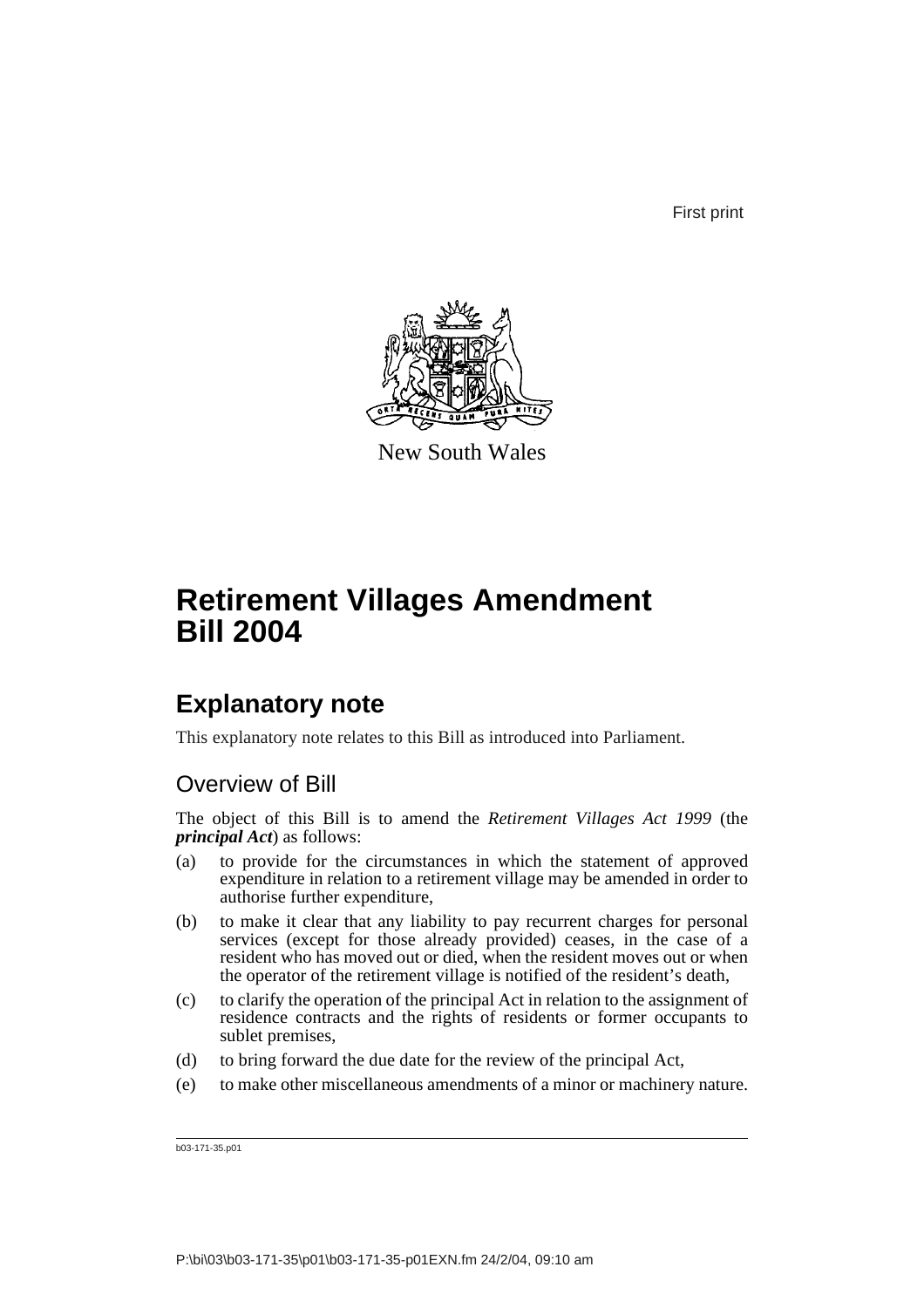Explanatory note

### Outline of provisions

**Clause 1** sets out the name (also called the short title) of the proposed Act.

**Clause 2** provides for the commencement of the proposed Act on assent.

**Clause 3** is a formal provision that gives effect to the amendments to the *Retirement Villages Act 1999* set out in Schedule 1.

### **Schedule 1 Amendments**

**Schedule 1 [1] and [10]** will ensure that a former resident owner of premises in a retirement village (or the estate of such a person) may let or sublet the premises without first having to hand back possession of the premises to the village operator.

**Schedule 1 [3]** substitutes section 117 of the principal Act to provide that, if the residents of a retirement village do not consent to the statement of approved expenditure (ie the village budget) being amended by the operator, the operator may apply to the Consumer, Trader and Tenancy Tribunal for an order approving the proposed amendment. The Tribunal may, in the case of an amendment that relates to further expenditure, approve the amendment only if there is an urgent need for the further expenditure and the expenditure was not reasonably foreseeable when the statement of approved expenditure was initially approved. **Schedule 1 [2]** is a consequential amendment.

**Schedule 1 [4] and [5]** will ensure that an assignable lease does not terminate when the resident dies or moves out but rather is assigned to the incoming resident.

**Schedule 1 [6] and [7]** make it clear that the extended meaning of *owner* for the purposes of Part 10 of the principal Act (which deals with the vacation of premises) will cover a resident (or former occupant) whose residence contract is subject to a registered long-term lease (ie a lease that has a term of at least 50 years or is for the life of the lessee) and which includes a provision that entitles the resident or former occupant to at least 50% of any capital gains in respect of the premises.

**Schedule 1 [8]** provides that the liability to pay recurrent charges for personal services provided by the operator of a retirement village (such as meals, cleaning and laundry services) ceases, in the case of a resident who has moved out or died, as from the date the resident moved out or as from the date on which the operator is notified of the resident's death. **Schedule 1 [9]** is a consequential amendment.

**Schedule 1 [11]** provides for the review of the principal Act (which is currently due to be undertaken as soon as possible after 3 December 2004) to be brought forward to as soon as possible after the date of assent to the proposed Act.

Explanatory note page 2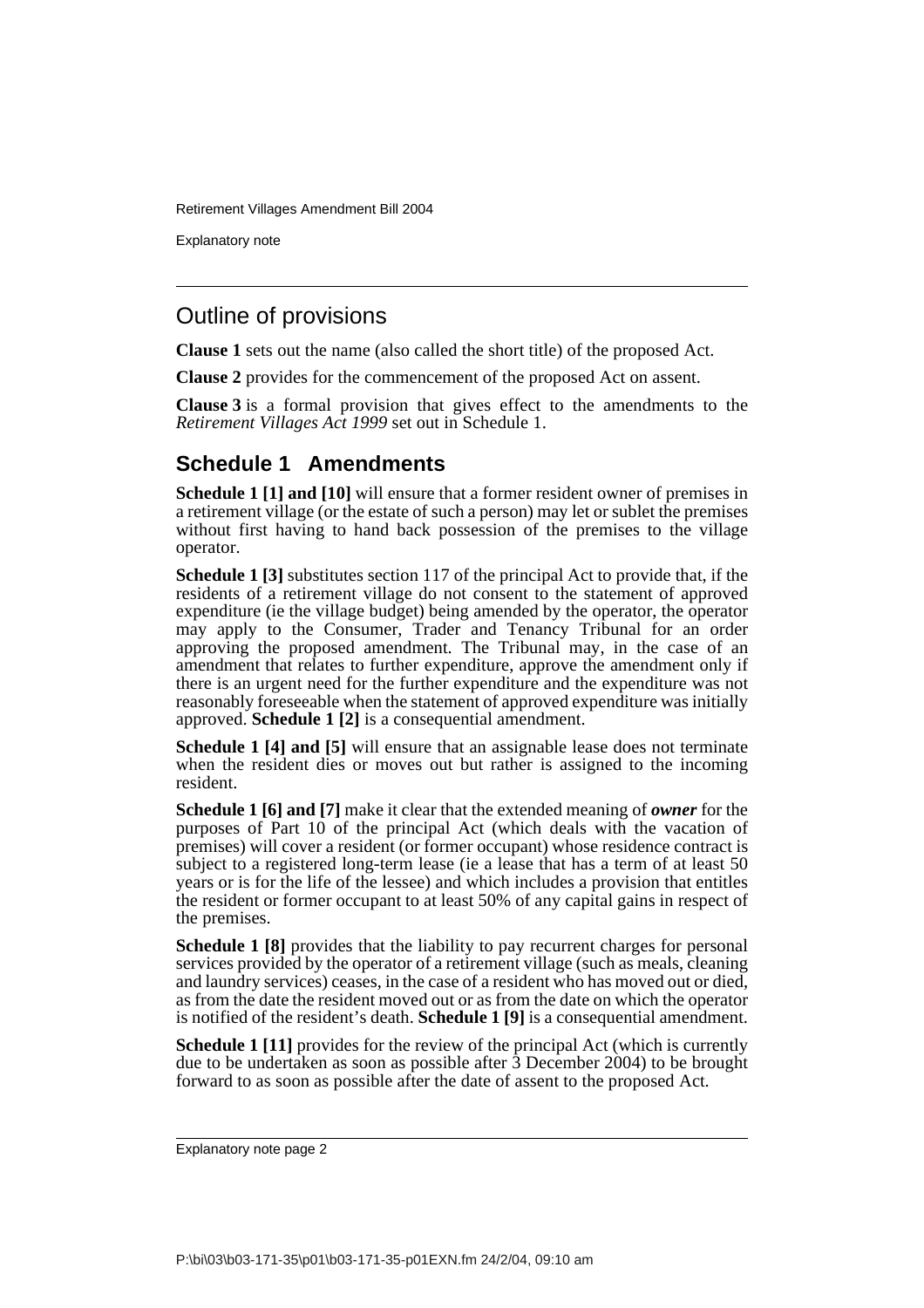Explanatory note

**Schedule 1 [12]** enables regulations of a savings or transitional nature to be made as a consequence of the enactment of the proposed Act.

Explanatory note page 3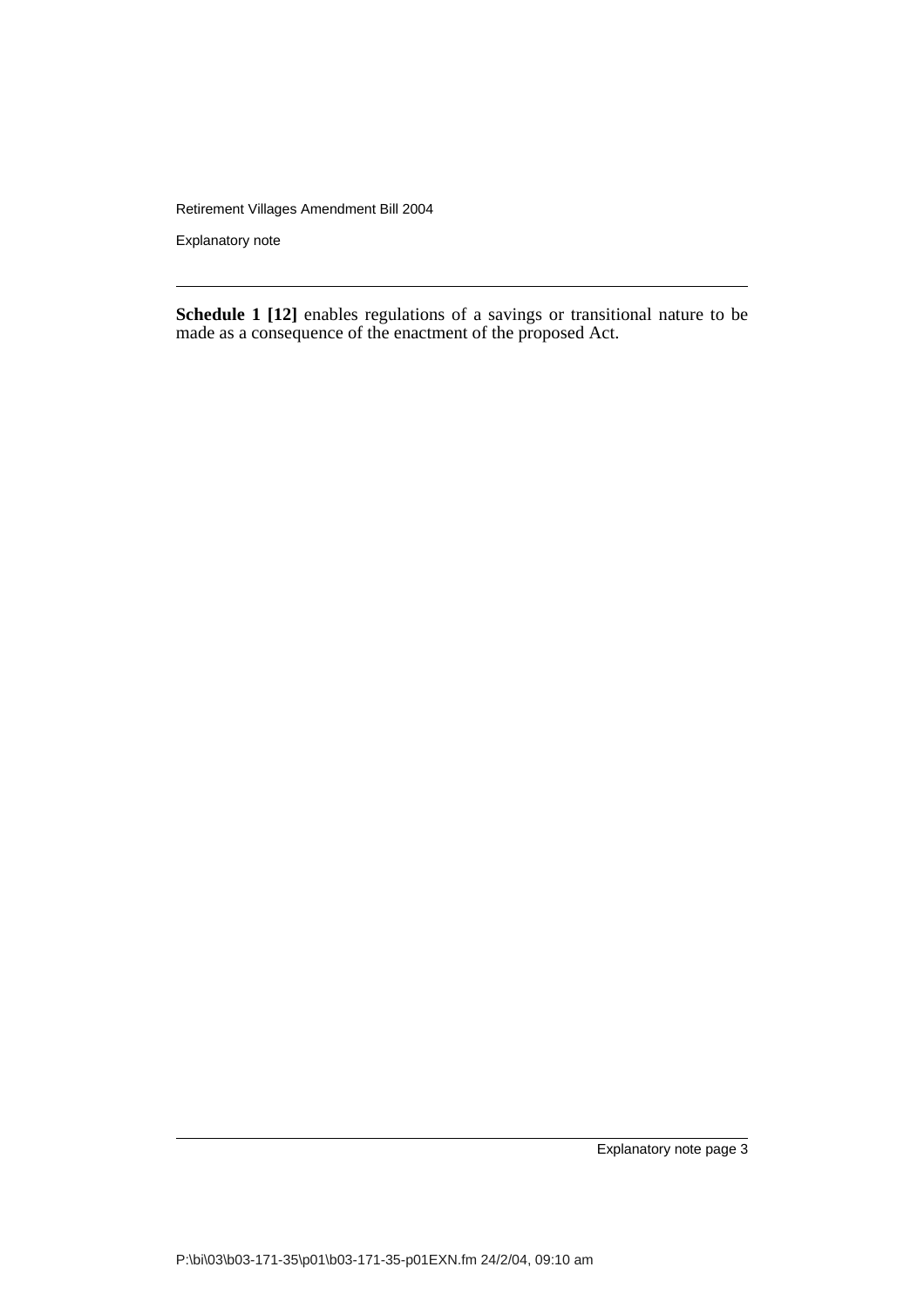Explanatory note

Explanatory note page 4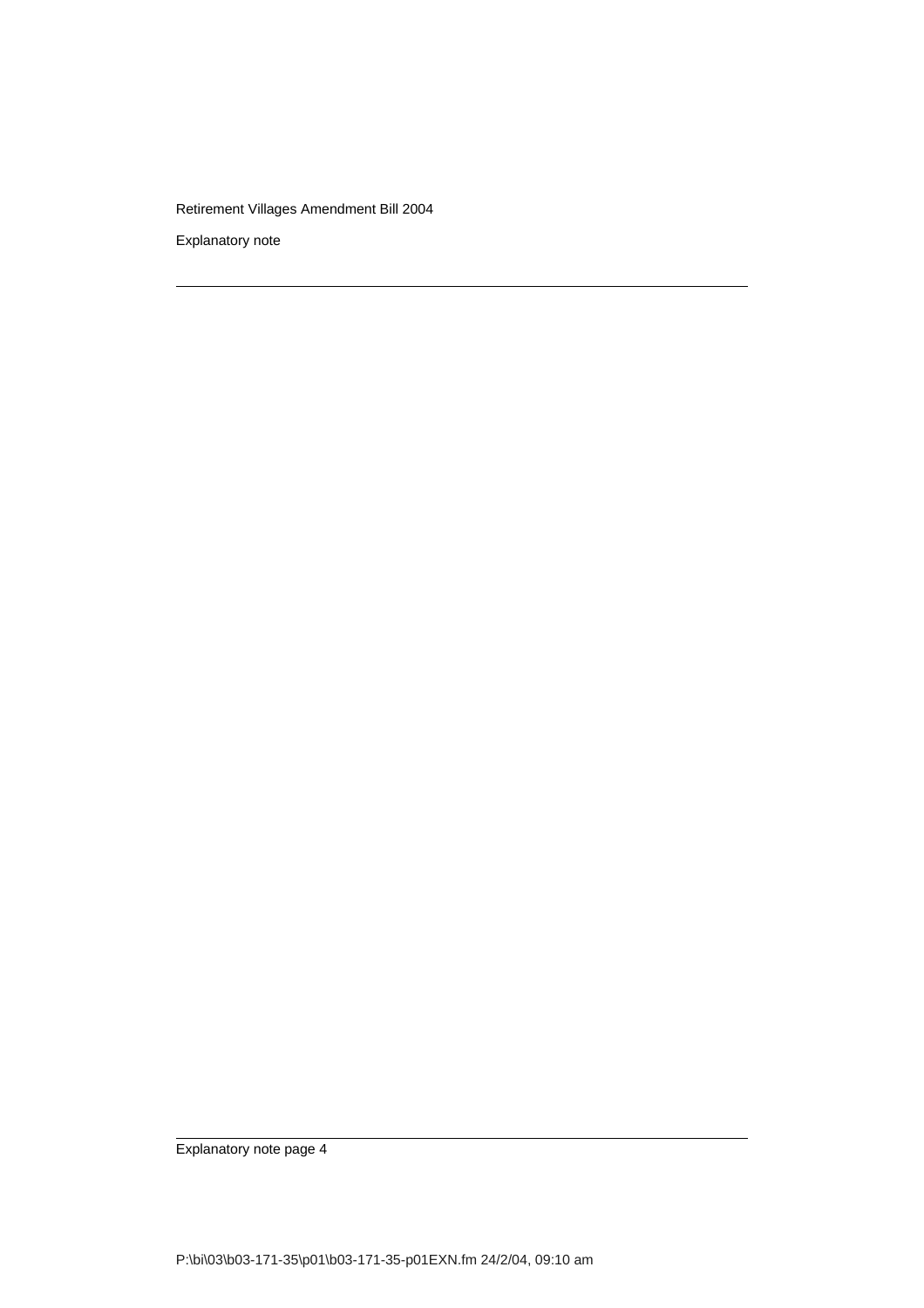First print



New South Wales

## **Retirement Villages Amendment Bill 2004**

## **Contents**

|   |                                                   | Page          |
|---|---------------------------------------------------|---------------|
| 1 | Name of Act                                       |               |
|   | 2 Commencement                                    |               |
|   | 3 Amendment of Retirement Villages Act 1999 No 81 | $\mathcal{P}$ |
|   | Schedule 1 Amendments                             | 3             |

b03-171-35.p01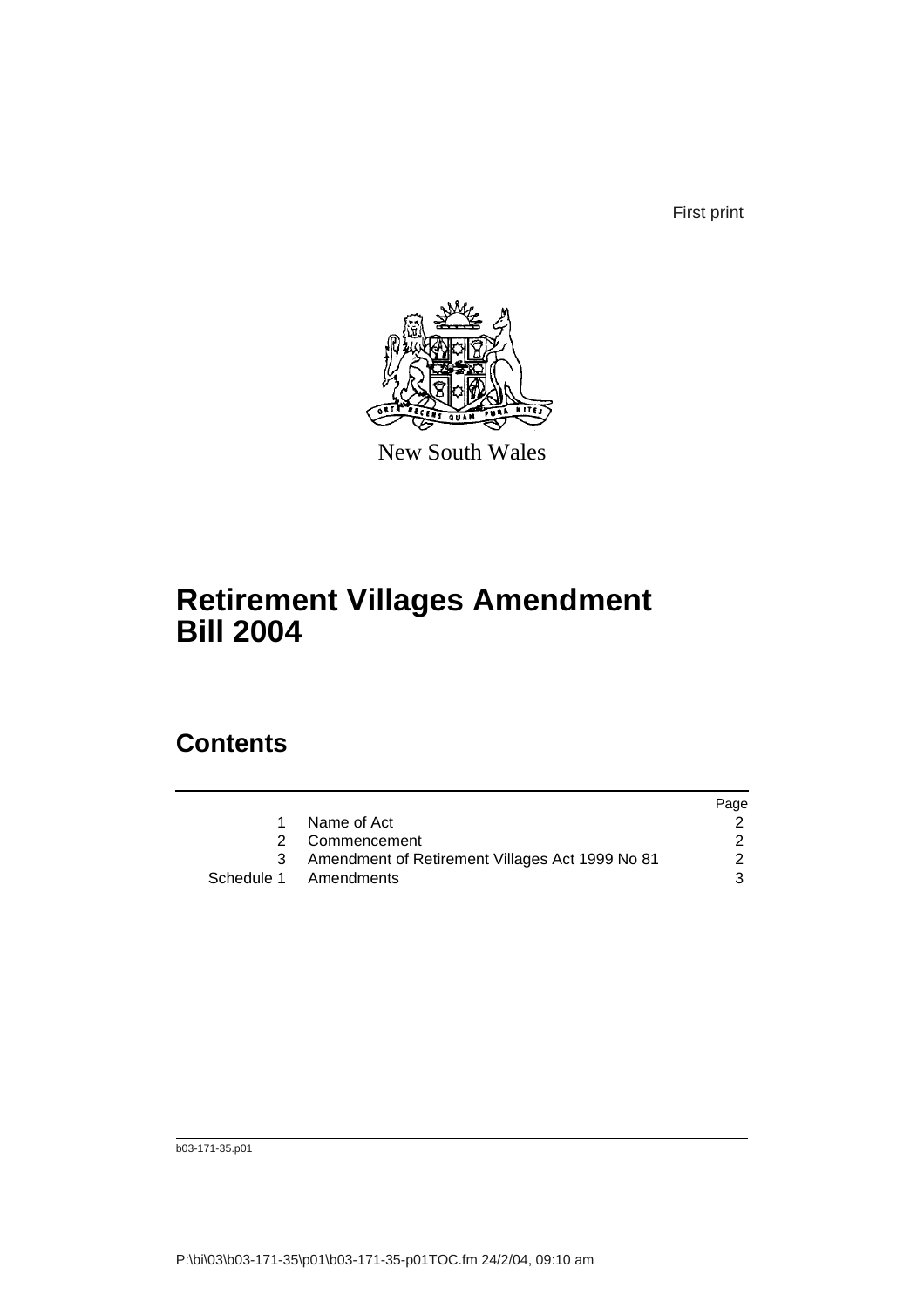**Contents** 

Page

Contents page 2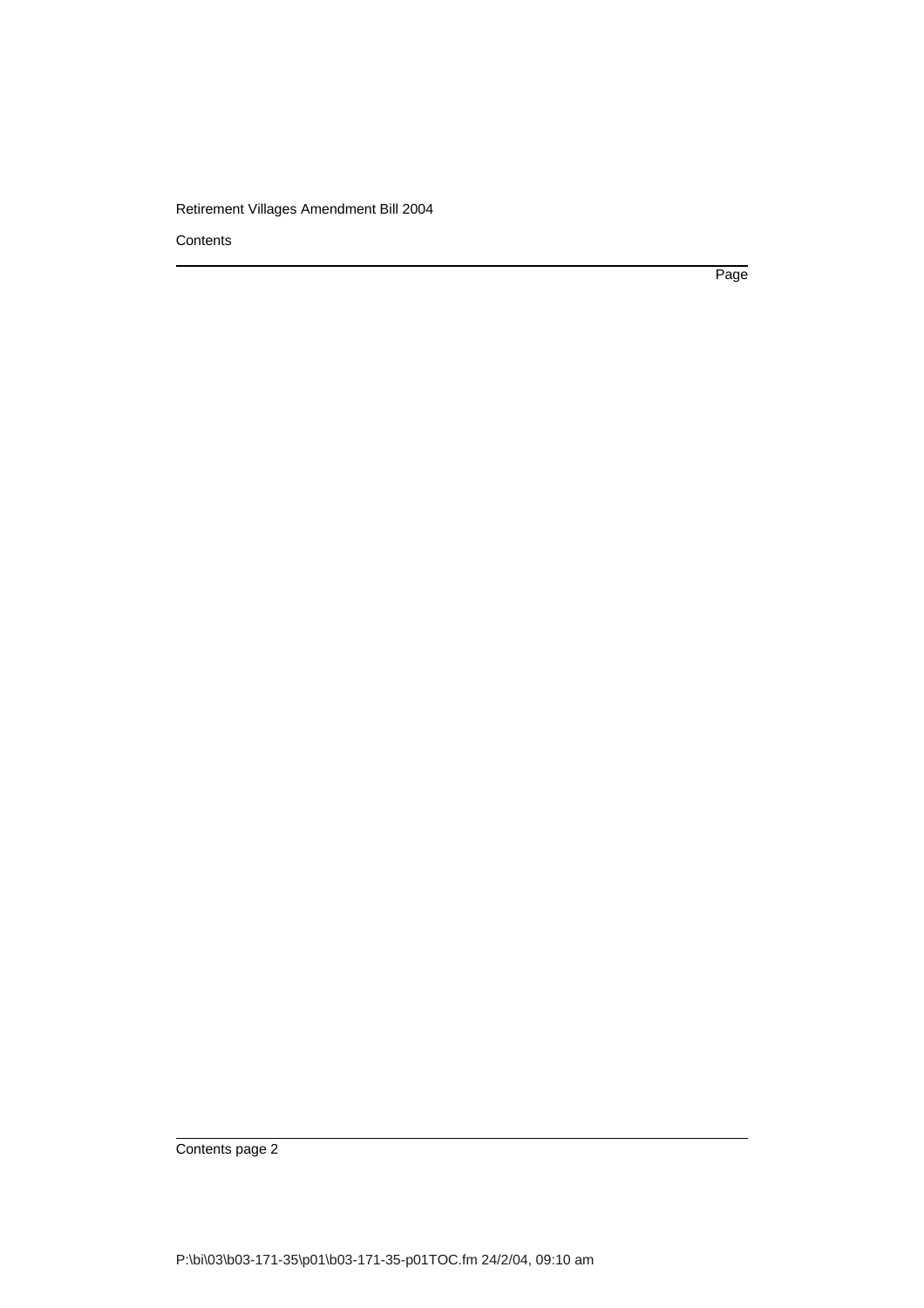

New South Wales

## **Retirement Villages Amendment Bill 2004**

No , 2004

#### **A Bill for**

An Act to amend the *Retirement Villages Act 1999* to make further provision with respect to the rights and obligations of residents of retirement villages; and for other purposes.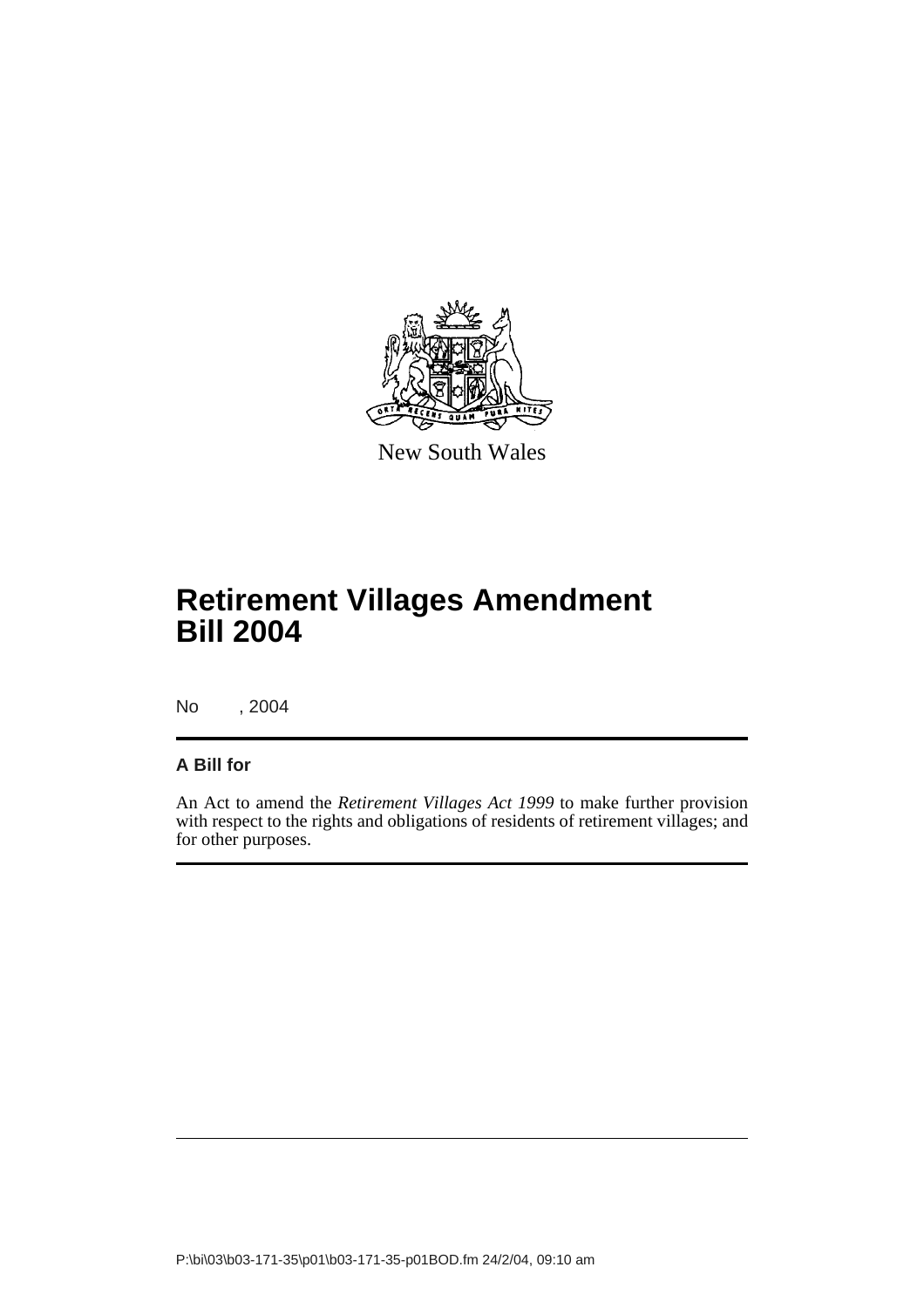<span id="page-7-2"></span><span id="page-7-1"></span><span id="page-7-0"></span>

| The Legislature of New South Wales enacts: |                                                                          |                |
|--------------------------------------------|--------------------------------------------------------------------------|----------------|
|                                            | Name of Act                                                              | 2              |
|                                            | This Act is the <i>Retirement Villages Amendment Act 2004</i> .          | -3             |
|                                            | <b>Commencement</b>                                                      | $\overline{4}$ |
|                                            | This Act commences on the date of assent.                                | 5              |
| 3                                          | Amendment of Retirement Villages Act 1999 No 81                          | 6              |
|                                            | The Retirement Villages Act 1999 is amended as set out in<br>Schedule 1. | 7<br>8         |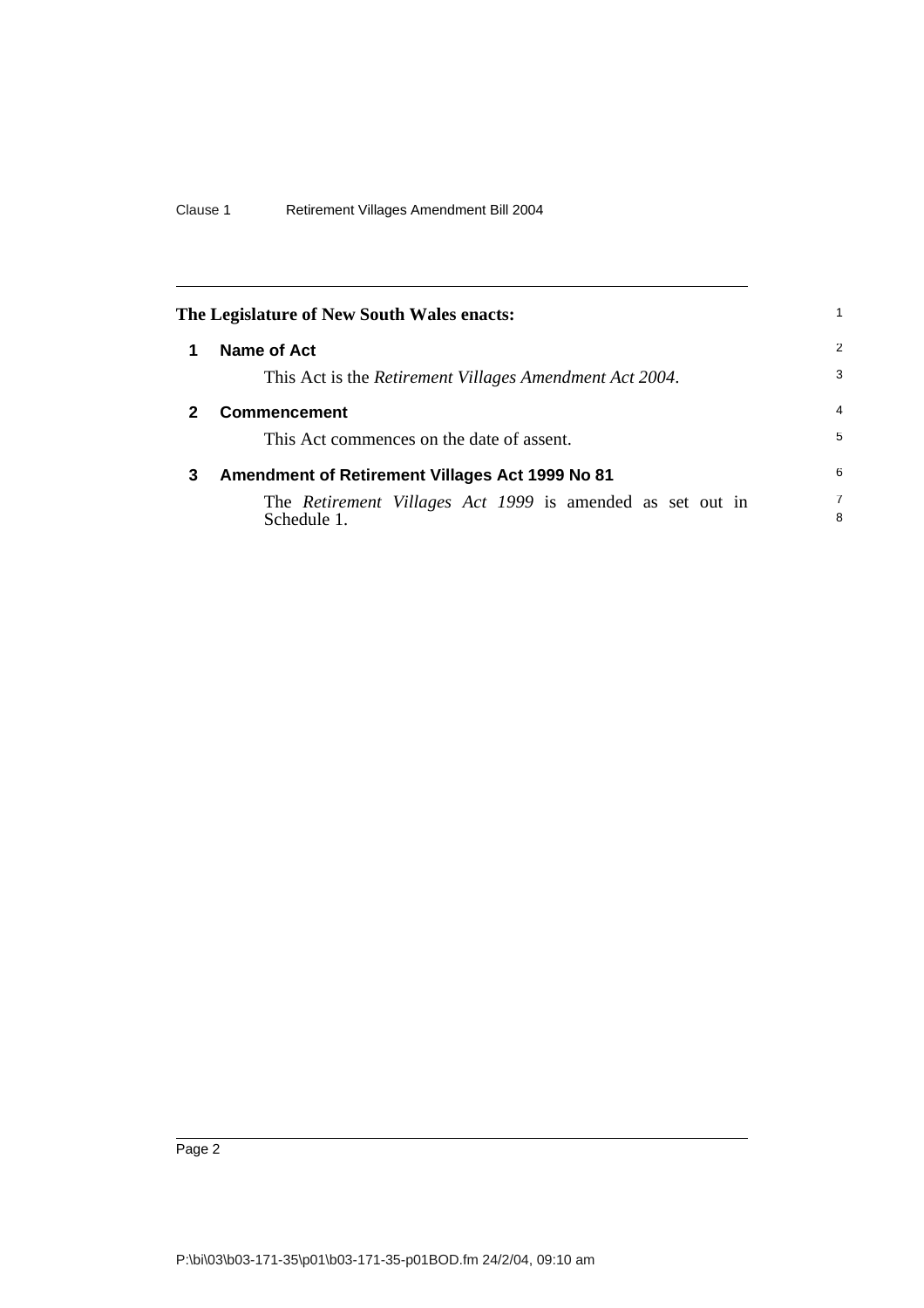Amendments Schedule 1

<span id="page-8-0"></span>

|       |                                                                                                                                       |     | <b>Schedule 1 Amendments</b><br>(Section 3)                                                                                                                                                                                                                                                  | $\mathbf 1$<br>$\overline{2}$ |  |  |
|-------|---------------------------------------------------------------------------------------------------------------------------------------|-----|----------------------------------------------------------------------------------------------------------------------------------------------------------------------------------------------------------------------------------------------------------------------------------------------|-------------------------------|--|--|
| $[1]$ |                                                                                                                                       |     | Section 8 "Permanent vacation" of residential premises                                                                                                                                                                                                                                       | 3                             |  |  |
|       | Insert "or is taken to be an owner because of section $150(1)(b)$ " after "the<br>operation of section 4 $(2)$ " in section 8 $(d)$ . |     |                                                                                                                                                                                                                                                                                              |                               |  |  |
| $[2]$ |                                                                                                                                       |     | Section 116 Expenditure to be in accordance with statement of<br>approved expenditure                                                                                                                                                                                                        | 6<br>$\overline{7}$           |  |  |
|       | Insert "or any amendment authorised under section 117" after "approved<br>expenditure" in section $116(3)$ .                          |     |                                                                                                                                                                                                                                                                                              |                               |  |  |
| $[3]$ | <b>Section 117</b>                                                                                                                    |     |                                                                                                                                                                                                                                                                                              |                               |  |  |
|       |                                                                                                                                       |     | Omit the section. Insert instead:                                                                                                                                                                                                                                                            | 11                            |  |  |
|       | 117<br>Amendment of statement of approved expenditure                                                                                 |     |                                                                                                                                                                                                                                                                                              |                               |  |  |
|       |                                                                                                                                       | (1) | The operator may seek the consent of the residents to amend<br>the statement of approved expenditure.                                                                                                                                                                                        | 13<br>14                      |  |  |
|       |                                                                                                                                       | (2) | If the residents consent to the amendment, the operator is<br>authorised to expend money in accordance with the amended<br>statement of approved expenditure.                                                                                                                                | 15<br>16<br>17                |  |  |
|       |                                                                                                                                       | (3) | If the residents do not consent to the amendment, the operator<br>may apply to the Tribunal for an order approving the<br>amendment. If the Tribunal makes such an order, the operator<br>is authorised to expend money in accordance with the<br>amended statement of approved expenditure. | 18<br>19<br>20<br>21<br>22    |  |  |
|       |                                                                                                                                       | (4) | In the case of an amendment that relates to further<br>expenditure, the Tribunal is not to make an order under<br>subsection (3) unless the Tribunal is satisfied that:                                                                                                                      | 23<br>24<br>25                |  |  |
|       |                                                                                                                                       |     | there is an urgent need for the further expenditure, and<br>(a)<br>the further expenditure was not reasonably foreseeable<br>(b)<br>when the statement of proposed expenditure was<br>approved under section 116.                                                                            | 26<br>27<br>28<br>29          |  |  |

Page 3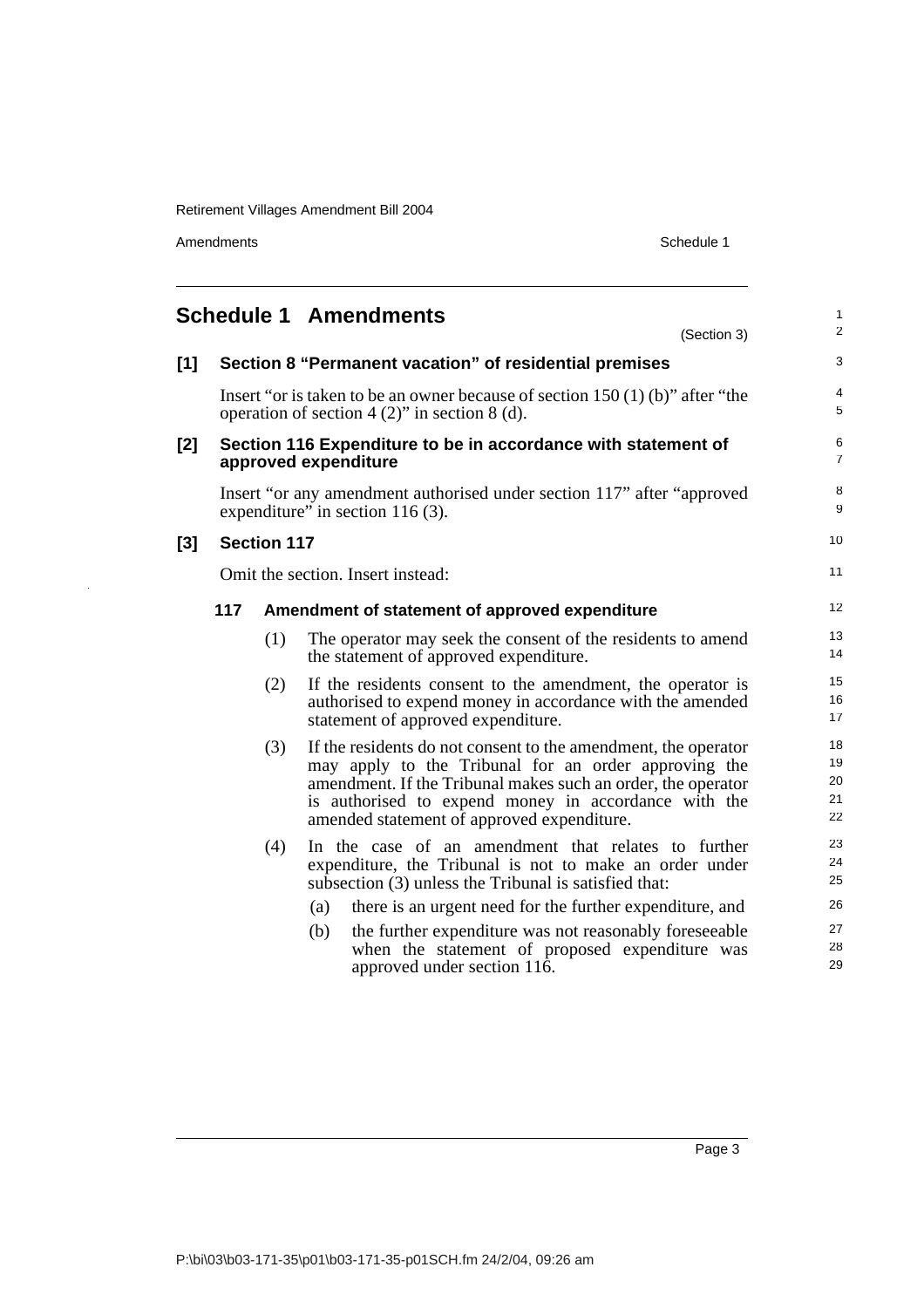Schedule 1 Amendments

 $\frac{1}{2}$ 

l,

 $\hat{\boldsymbol{\beta}}$ 

 $\overline{\phantom{a}}$ 

| [4]   | terminated                        |               | Section 129 How and when residence right or contract is                                                                                                                                                                                       | 1<br>$\overline{c}$  |
|-------|-----------------------------------|---------------|-----------------------------------------------------------------------------------------------------------------------------------------------------------------------------------------------------------------------------------------------|----------------------|
|       | Insert after section $129(1)$ :   |               |                                                                                                                                                                                                                                               | 3                    |
|       | (1A)                              | of the lease. | A residence right arising from a residence contract that is in<br>the form of an assignable lease terminates on the assignment                                                                                                                | 4<br>5<br>6          |
| [5]   | <b>Section 129 (2)</b>            |               |                                                                                                                                                                                                                                               | 7                    |
|       |                                   |               | Insert "or premises that are subject to an assignable lease" after "other than<br>premises owned by the resident".                                                                                                                            | 8<br>9               |
| [6]   | premises"                         |               | Section 150 References to "owner" and sale of "residential                                                                                                                                                                                    | 10<br>11             |
|       |                                   |               | Omit section 150 (1) (b). Insert instead:                                                                                                                                                                                                     | 12                   |
|       |                                   | (b)           | who does not own the premises but whose residence<br>contract:                                                                                                                                                                                | 13<br>14             |
|       |                                   |               | is in the form of a registered long-term lease, and<br>(i)                                                                                                                                                                                    | 15                   |
|       |                                   |               | includes a provision that entitles the resident or<br>(ii)<br>former occupant to at least 50% of any capital<br>gains in respect of the premises.                                                                                             | 16<br>17<br>18       |
| $[7]$ | <b>Section 150 (3)</b>            |               |                                                                                                                                                                                                                                               | 19                   |
|       | Insert at the end of the section: |               |                                                                                                                                                                                                                                               | 20                   |
|       | (3)                               | 1900 that:    | For the purpose of subsection $(1)$ (b), registered long-term<br>lease means a lease registered under the Real Property Act                                                                                                                   | 21<br>22<br>23       |
|       |                                   | (a)           | has a term of at least 50 years (inclusive of any option<br>to renew), or                                                                                                                                                                     | 24<br>25             |
|       |                                   | (b)           | is for the life of the lessee.                                                                                                                                                                                                                | 26                   |
| [8]   |                                   |               | Section 151 Recurrent charges in respect of personal services                                                                                                                                                                                 | 27                   |
|       |                                   |               | Omit section 151 (1). Insert instead:                                                                                                                                                                                                         | 28                   |
|       | (1)                               |               | A resident of a retirement village who is temporarily absent<br>from the village for a period of at least 28 days is not liable to<br>pay, in respect of the remainder of that period of absence,<br>recurrent charges for personal services. | 29<br>30<br>31<br>32 |
|       |                                   |               |                                                                                                                                                                                                                                               |                      |